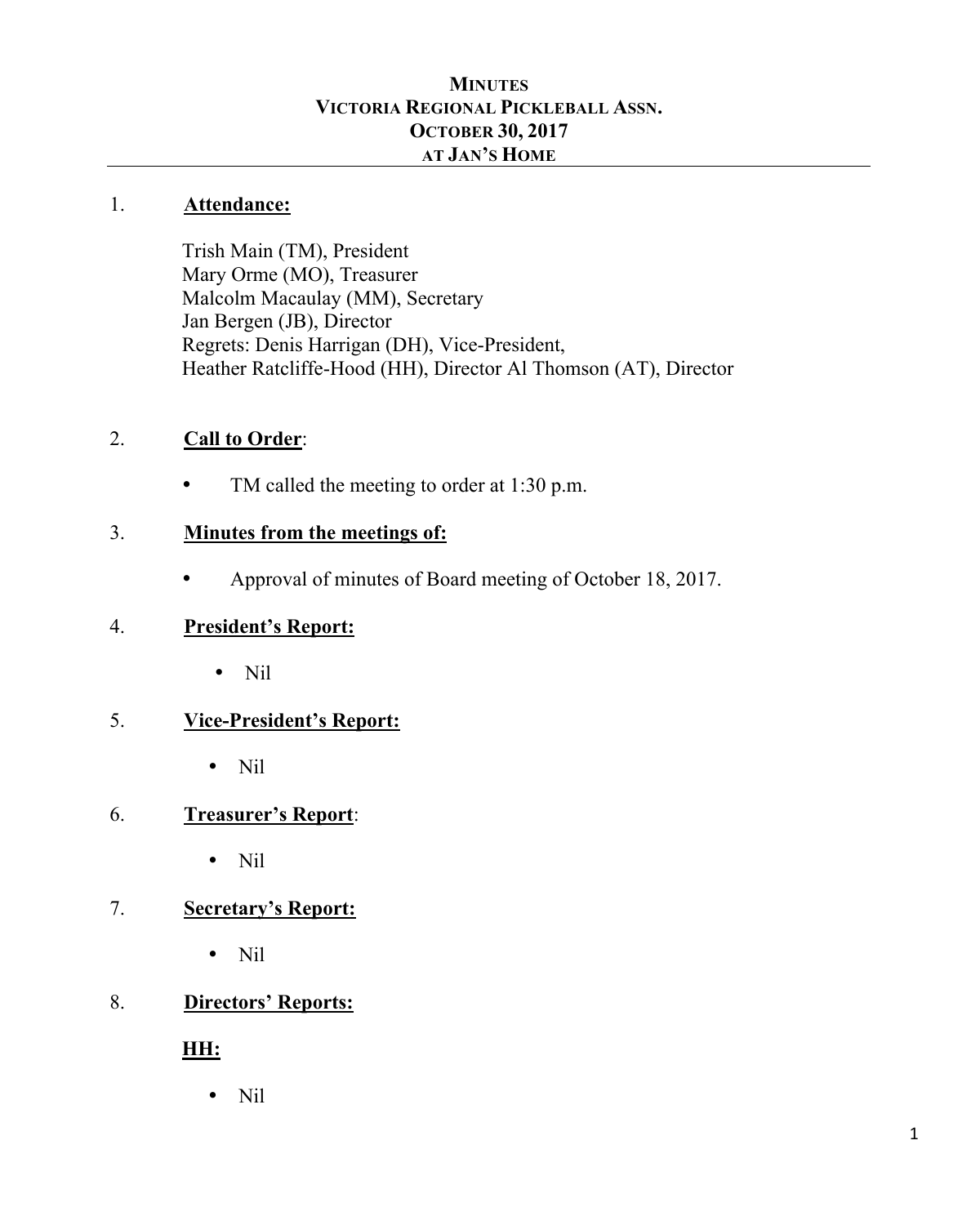## **MM:**

**AT:**

• Nil

**JB:**

• Nil

## 9. **Old Business:**

Wednesday afternoon play

- Contract with Pearkes requires minimum and maximum registrants.
- Decided our preference, for play after drills, is for a ladder doubles round robin format
- By assigning 5 players per court for round robin play, the board agreed that the minimum should be 15 and the maximum 40 (if all 8 courts available)
- Each Round Robin will be 4 games followed by moving up or down (top 1 and bottom 1 move up or down as case may be)
- Each of the five players sits out one game in the round robin
- Discussed manner of player movement up or down courts at conclusion of round robin
- Players to be assigned at random to first round robin
- Scores not cumulative week to week
- January March 2018 (10 weeks at \$6 each or \$60)
- Facilitators can play if registered
- Facilitators cannot play if unregistered unless needed due to absent players or injury
- MM to prepare memorandum to forward to board members not present for approval

# 10. **New Business:**

## December 2017 fun tournament

- Discussion of having tournament on a weekend in December so that people with work commitments otherwise can participate
- Unfortunately, Pearkes has confirmed there are no weekend times in December 2017 allowing VRPA to use all 8 courts (64 players) for a full day
- Friday, December 15, 2017 allows all 8 courts
- Decision to proceed on Friday, December 15, 2017 but TM will seek immediately to reserve a Saturday for December 2018
- VRPA will need to have the backs of unused medals from the June tournament reprinted for the December tournament
- Budget set for tournament of up to \$300, subject to review if necessary